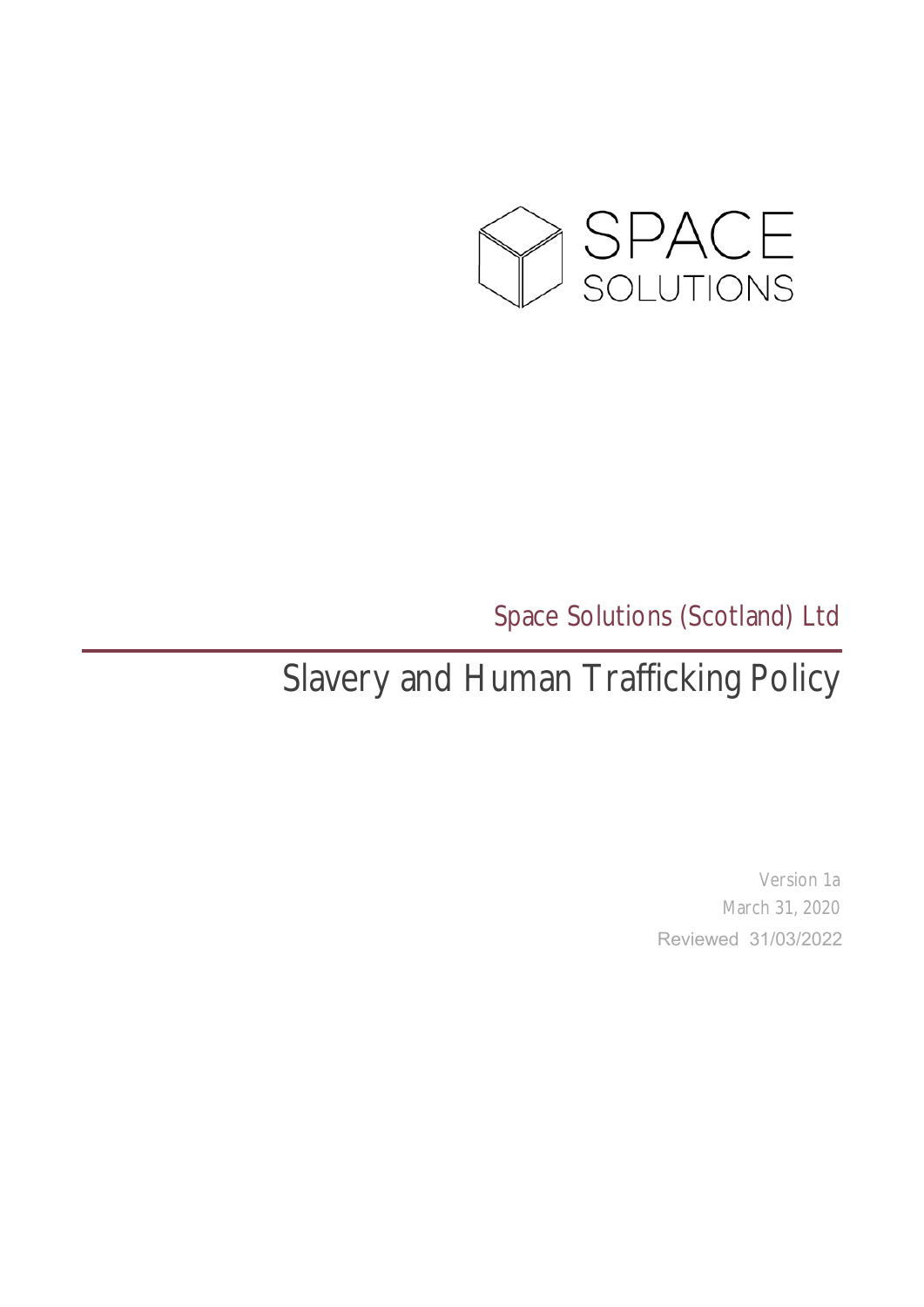

#### **Introduction fromthe Managing Director**

Slavery and human trafficking remains a hidden blight on our global society. We all have a responsibility to be alert to the risks, however small, in our business and in the wider supply chain. Staff are expected to report concerns and management are expected to act uponthem.

### **Organisation's Structure**

We are an office design, fit-out and relocations service provider to the private, public and voluntary sectors. Space Solutions (Scotland) Ltd is the parent company of Corporate Moves, Transform, Recycle Scotland, Blind Solutions and Space FM, Space Design incorporating HAA and Space Design and Build, with majority holdings in General and Technical Flooring Services. The group has its head office in the UK and all trading outlets are in the UK.

The group has an annual turnover of circa £27,000,000.

#### **Our Business**

Our business is organised into four business units: Workplace Design & Consultancy; Construction Services, Relocation, Installation & Recycling and Facilities Management.

#### **Our Supply Chains**

Our supply chains include the sourcing of people (sub-contractors, temporary staff) and materials to principally deliver client projects.

#### **Our Policies on Slavery and Human Trafficking**

We are committed to ensuring that there is no modern slavery or human trafficking in our supply chains or in any part of our business. Our Anti-slavery Policy reflects our commitment to acting ethically and with integrity in all our business relationships and to implementing and enforcing effective systems and controls to ensure slavery and human trafficking is not taking place anywhere in our supply chains.

#### **Due Diligence Processes for Slavery and Human Trafficking**

As part of our initiative to identify and mitigate risk:

- Where viable,we run the majority of our projects usingSpace Solutions employeesto ensure optimum control of the work environment;
- Where possible we build long standing relationships with local suppliers, employment agencies and sub- contractors and make clear our expectations of business behaviour and standards;
- We expect each entity in the supply chain to, at least, adopt "one-up" due diligence on the next link in the chain. It is not practical for us and every other participant in the chain to have a direct relationship with all links in the supply chain; and
- We have in place systems to encourage the reporting of concerns and the protection of whistle blowers.

#### **Supplier Adherence to Our Values**

We have a zero-tolerance approach to slavery and human trafficking. We expect all those in our supply chain, employment agencies and sub-contractors to comply with our values. The Heads of Division and other senior stakeholders are responsible for compliance in their respective departments and for their supplier relationships.